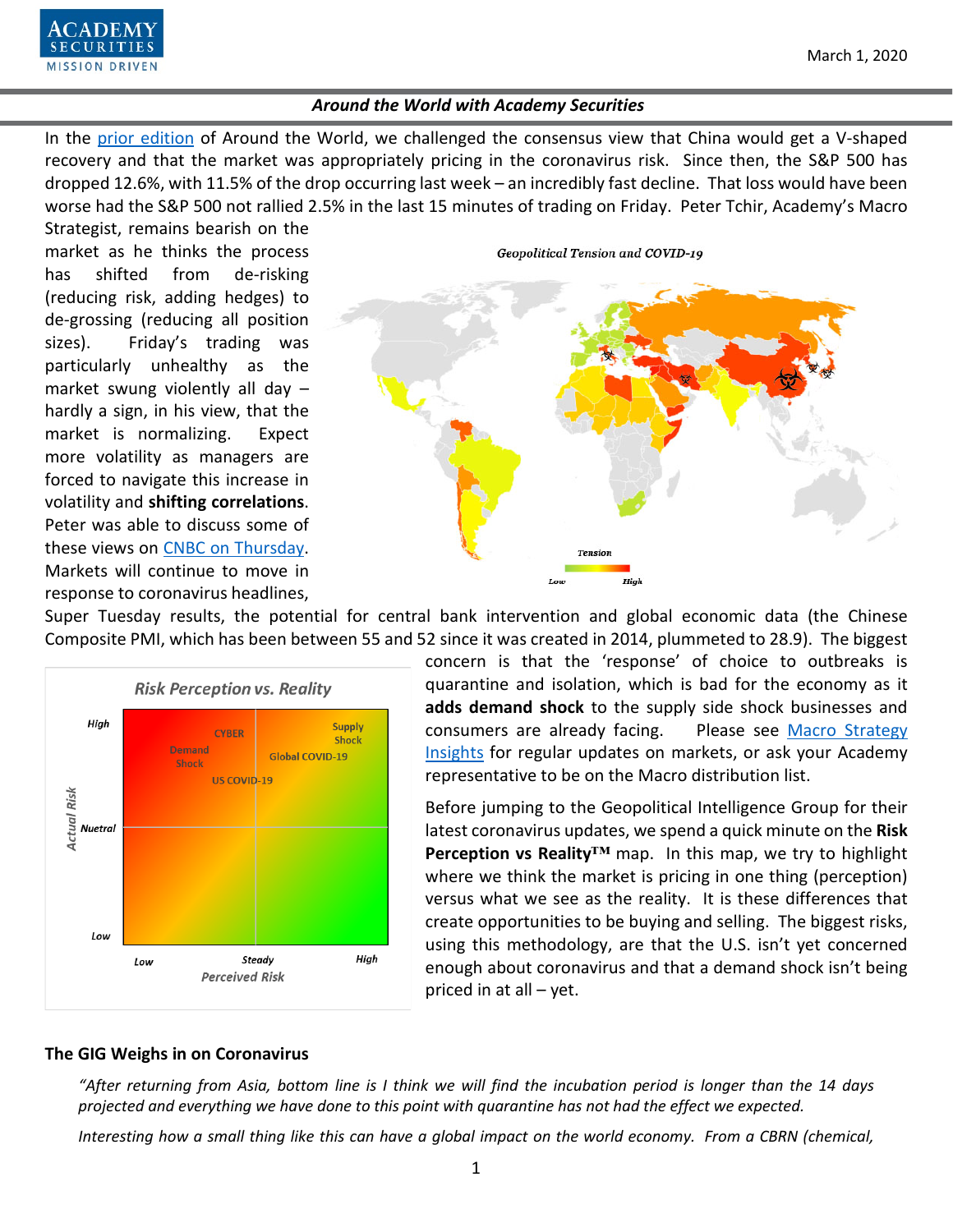

*biological, radiological, nuclear) perspective - what is happening now is the most dangerous weapon an enemy can use - slow but very effective fear and hysteria. There is a lot to be learned from how social media information spreads globally and what is shared on the coronavirus. The media is playing their role in raising concern and as Peter mentions, it is still unclear how bad the virus really is in China, given the underreporting and reclassification of cases.* 

*USINDOPACOM just issued a force protection directive that restricts travel to the Republic of Korea to mission essential personnel. All soldiers are restricted to the installation and only mission essential personnel are allowed onto the base. Japan is working overtime on image and perception concerns over the coronavirus with the Summer Olympics starting 24 July. Brazil did a good job messaging with the Zika virus for the last Olympics and very few athletes elected not to participate.* 

*It is interesting that the international pressure concerning Hong Kong and the protests has stopped being a news item – this solves a significant challenge to China's "one country, two systems". I don't believe that China did this intentionally, but it did scare off the protesters, and limits the global media continuing to show China in a negative light as an emerging power on the world stage. The virus timing also helped the Communist party internally divert the conversation from Hong Kong tensions, losing the trade war, and a stagnating economy." General K.K. Chinn*

*"Given the planned pilgrimages to holy sites in Iran, I think its gasoline on a fire. I understand the reluctance by the Iranians to not cancel or bar travel due to religious reasons, but it is a very dangerous decision for the participants and fosters the opportunity for greater spread within Iran, the Middle East, and SE Asia. Healthcare systems in these areas are not prepared to handle the impending crisis. It is a recipe for rapid growth of the virus internationally." General Frank Kearney*

### **Front and Center – A "Peace" Deal with the Taliban**

On Friday February 21 $st$ , a temporary truce with the Taliban took effect as a first stage to a larger agreement that could bring an end to the 18-year war in Afghanistan. The truce held up and a peace deal was signed in Doha, Qatar on February 29<sup>th</sup> which includes plans to commence a drawdown of U.S. and coalition troops in the country. Following this deal, intra-Afghan talks will begin shortly that will (hopefully) result in a more permanent peace and a "political roadmap", according to Secretary of State Pompeo.



However, the government fracture in Kabul may be a cause for concern. Historically, the divided Taliban has been one of the factors standing in the way of peace discussions – the Taliban attack that killed two Americans by a faction that did not want anything to do with peace talks was the reason the process in September 2019 fell apart. However, the one issue that unites the Taliban in these discussions is the fact that they broadly agree that they will not negotiate with the government in Kabul and the ongoing disagreement regarding who won the election last fall is not helping matters. The election last September was one of the main events driving up the timetable for peace discussions as it was widely believed the results would be contested. The winner (incumbent President Ashraf Ghani) was finally announced this week and almost immediately, the challenger, Abdullah Abdullah, who served as the Chief Executive of the Unity Government since 2014, publicly denounced the results. Abdullah said he would form a parallel government and barred election officials from leaving the country.

These developments further complicate the upcoming intra-Afghan talks scheduled to commence by March 10th. However, tension between Ghani and Abdullah is nothing new - after the 2014 election, which was also disputed, the U.S. brokered a deal where Ghani and Abdullah would both have a hand in running the government - the former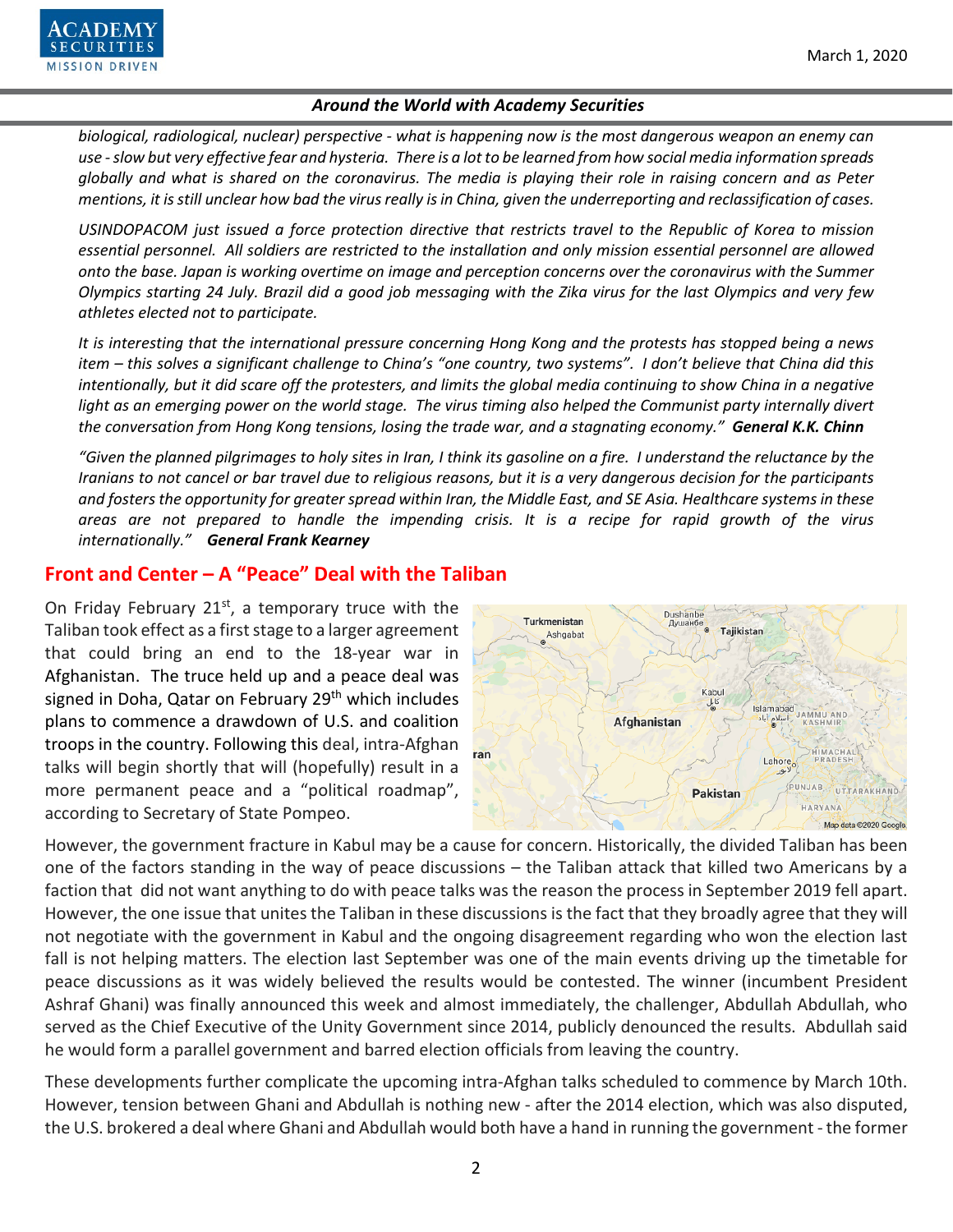

as President and the latter as Chief Executive of the Unity Government. However, the two never really agreed on anything and set the stage for another showdown in September 2019 (and subsequent questioning of the election results by Abdullah).

A divided Afghan government will immediately be at a disadvantage in talks with the Taliban, which does not even recognize the government in the first place. However, the U.S. has made it clear that the important take away here is the fact that the phased withdrawal of U.S. troops (as well as other coalition forces) is completely contingent upon the Taliban meeting its requirements, including severing any ties to terrorist organizations. The U.S. (and NATO) withdrawal will happen over time (targeting 14 months) starting with a total force reduction to 8,600, down from the current ~14,000.

*"The U.S. will stay embedded in Afghanistan's political life and governmental development. An entire generation of Afghan leaders has grown into maturity inside a U.S. partnership. We might be decreasing our number of troops but we're not going away." General Spider Marks* 

*"The Taliban will remain a powerful and violent political force in Afghanistan. I don't believe the Taliban controls all its affiliated groups nor do I believe they are unified in their approach, so any peace deal will have breakdowns. The Taliban will likely achieve all they can with a U.S. deal to support U.S. troop reductions or withdrawal. I suspect they will wait before coordinating an effort to again take over the political leadership though political or violent means." General Frank Kearney*

# **Turkey and Syria: Update on the Conflict in the Idlib Region**

As we reported in our previous [Around the World](https://www.academysecurities.com/wordpress/wp-content/uploads/2020/02/Around-the-World-with-Academy-Securities-2-14-20.pdf) issue, Turkey is engaged with its neighbor, Syria over the Idlib region. The civil war has resulted in a significant humanitarian crisis with Turkey taking in millions of Syrian refugees. However, the Idlib region, which was part of the Sochi Agreement that created a demilitarized zone, has been under siege by Syrian and Russian forces in recent months. Now there are a million new refugees and if Idlib falls, Assad will have taken the last remaining bastion of rebel held territory, with the help of Russia.

<span id="page-2-0"></span>Turkey does not want this to occur for several reasons. But what makes this situation more interesting is the new dynamic between President Putin of Russia and President Erdogan of Turkey. While Putin has previously spoken directly with Erdogan about resolving the conflict, Russian air power has continued to pound rebel targets using the excuse of continued counter terrorism operations (there are Al Qaeda affiliates operating in the area).

Complicating matters further, late on February  $27<sup>th</sup>$ , an airstrike (targeting terrorists and rebels) carried out by Syrian government forces killed 33 Turkish soldiers in the Idlib region. Turkish President Erdogan called President Putin to discuss the incident and Russia has denied any involvement in the strike. While both Turkey and Russia have been careful not to escalate the conflict, the risk of an accidental move by Russia that could result in a call for a NATO level response is growing. Meanwhile, President Erdogan is starting to apply pressure to the EU by opening its border for 72 hours to allow for fleeing refugees to enter Turkey – and Europe. The influx of Syrians into Europe would not be stopped by Turkey, which is clearly a move to push the EU (and NATO) to provide their support for Turkey in the conflict. With Russian frigates heading toward the Syrian coast armed with cruise missiles, it does not look like this situation will de-escalate anytime soon.

With Turkey not backing down from its demands, Turkey has reached out to the U.S. for help. Erdogan has requested U.S. Patriot missiles and the U.S. has voiced its support for Turkey. This may be the opening the U.S. needs to reengage with Turkey and prevent a key NATO ally from moving closer to Russia.

*"Turkey's request makes a political and military statement to Russian leadership. Obviously, Russian overt military support to Syrian government forces is a threat to Turkey both militarily and for accidental escalation. Patriot missile request may improve U.S./Turkish relations if the U.S. supports, which I suspect we will." General Frank Kearney*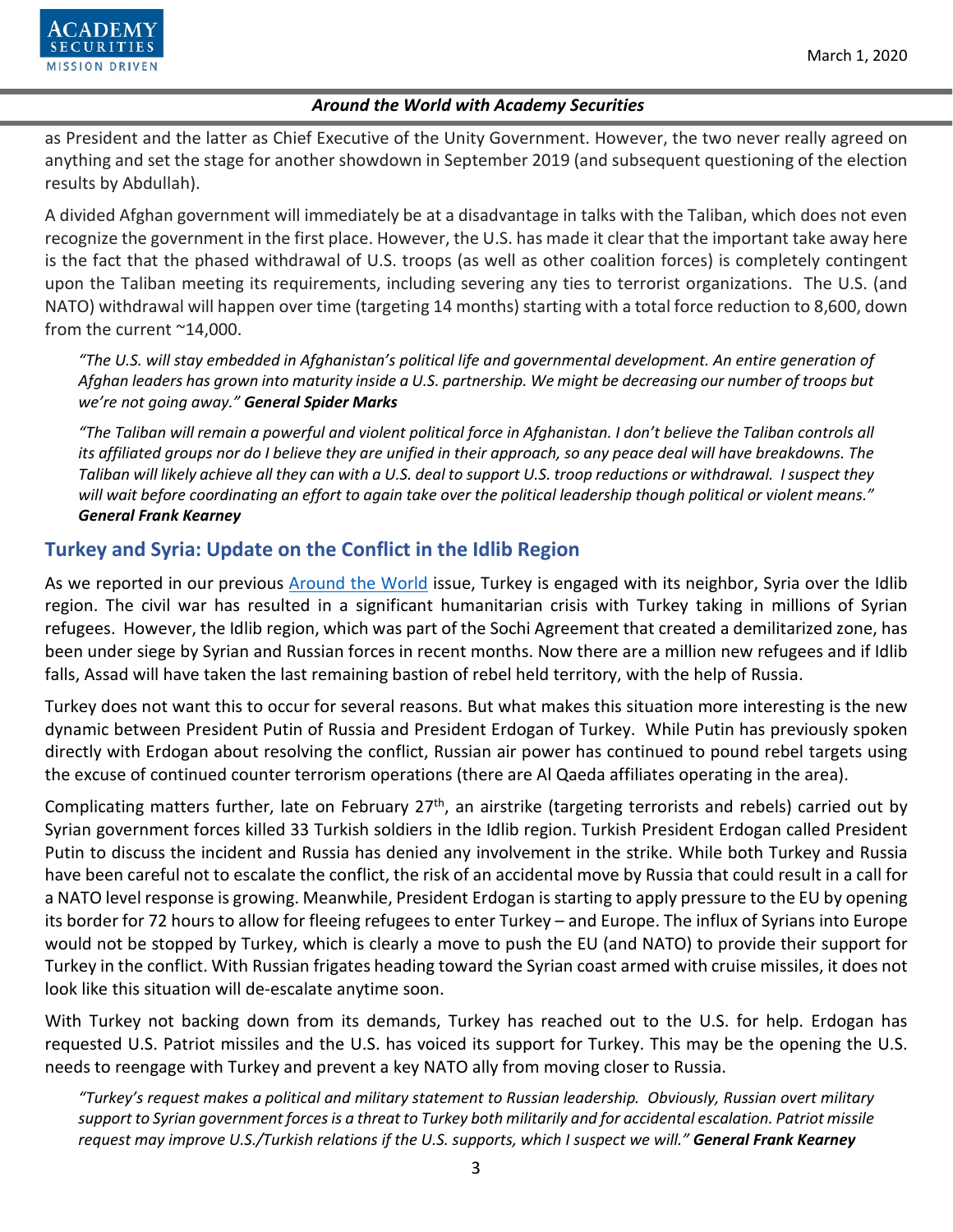

#### **President Trump's Visit to India**

This week, President Trump concluded his two-day trip to India visiting Prime Minister Modi. While a broader trade deal was not expected to be completed (the door is open for a more comprehensive deal)**, India did agree to a \$3 billion arms deal. Both nations also agreed to increase trade in oil and LNG and ramp up technology transfer partnerships.**

This trip is very much in line with Academy's long-term view that as this administration treats China as a Strategic [Competitor](https://www.academysecurities.com/wordpress/wp-content/uploads/2019/05/Crossing-the-Rubicon-with-China.pdf) it will attempt to align with India. [See DIME Framework for China.](https://www.academysecurities.com/wordpress/wp-content/uploads/2019/12/A-D.I.M.E.-Framework-for-China-Trade-Strategic-Competition.pdf)

A larger trade deal, that would grant the U.S. greater access to India's markets, could be possible by the end of the year. Recently, the U.S. became India's largest trading partner and as India continues to be an alternative to offset China, we expect the relationship between the two nations to grow even stronger.

*"This administration is doing the right thing by embracing India and focusing on India's promise as a reliable regional partner with as many riches as challenges. The U.S. is wise to encourage the former...technological innovation, military partnership, enormous trade, global leadership, while minimizing the latter...religious intolerance, vast economic disparity, and a fragile relationship with Pakistan, a nuclear antagonist."* **General Spider Marks**

*"POTUS seemed well received and the U.S. is a counterbalance to Chinese economic power, which benefits India. A good relationship with India and Pakistan keeps the U.S. in the mediator role to buffer the routine challenges between the two nations. I suspect oil issues will be discussed in India as it concerns Venezuela." General Frank Kearney* 

### **New Sanctions on Venezuela**

In an effort to continue to pressure President Maduro, on February 18<sup>th</sup>, the U.S. imposed new sanctions against Rosneft Trading, which is a subsidiary of the Russian Rosneft Oil Company. With Venezuela exporting ~70% of its oil through Rosneft, this action is designed to cut off the major source of funding that is keeping Maduro in power. Rosneft supplies oil largely to India and China and has met some of the demand from those nations as the sanctions on Iran have driven oil exports there to zero. In addition, on February 25<sup>th</sup>, the U.S. hinted at plans for additional sanctions targeting firms that buy oil from Rosneft.

This appears to be pointed more towards Indian (and Chinese) companies, as Reliance Industries and Nayara Energy are two Indian firms that are purchasing oil from Venezuela. The U.S. would clearly like to see India purchase more oil (as well as other items) from the U.S. and could use these sanctions as a tool to make that happen. Rosneft is also taking some oil to paydown the billions of dollars in loans owed by Venezuela to Russia and will have to decide to what extent it wants to keep supporting Maduro.

*"We won't intervene unless U.S. citizens are harmed/killed. As I was told by two neighboring South American Army Commanders in the region - no country can act in Venezuela as they will be blamed for all the challenges Venezuela is facing. If the U.S. does anything it plays right into the propaganda that Maduro and Chavez have been telling their people - that the USA is trying to overthrow the government. For a peaceful transition of power to occur, we need China or Russia to openly support Guaido as the legitimate President, forcing the Venezuelan military to reconsider supporting Maduro" General K.K. Chinn*

*"The U.S. will continue to isolate Venezuela economically and diplomatically. Unless and until a popular movement in Venezuela that encourages senior military defections occurs, there are zero good militarily options. The key is to sequester Venezuela and cause real economic pain." General Spider Marks*

*"Russia benefits from other oil provider sanctions both in Venezuela and Iran so Russia, while supportive of both Iran and Venezuela, benefits either way." General Frank Kearney*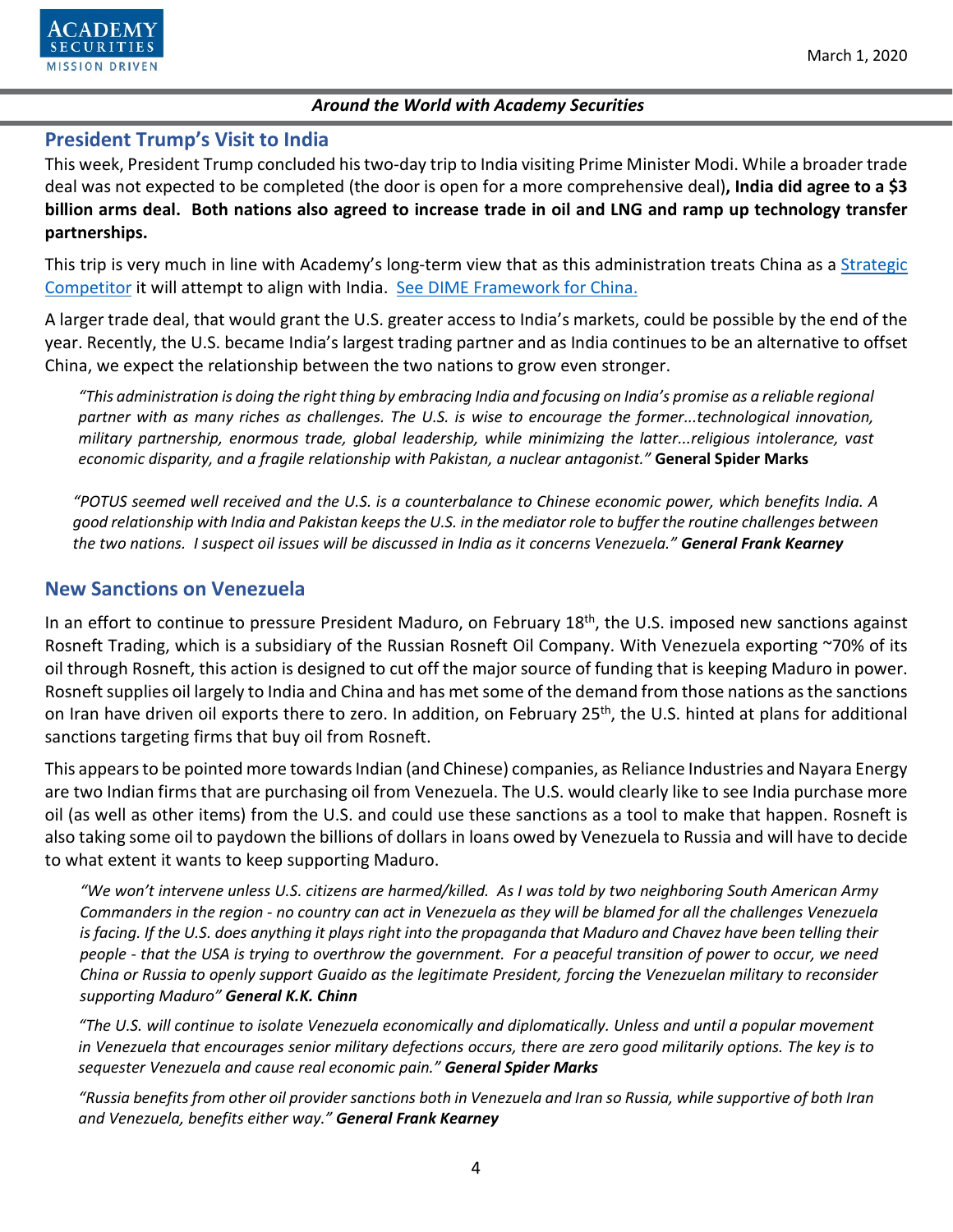

## **Markets at a Glance – Extreme Volatility with Some Outliers**

| Country              | Currency* | 1 Week   | 1 Month  | 10 Yr Yield* | 1 Week  | 1 Month | <b>Stock Index</b> | 1 Week    | 1 Month   |  |  |  |  |
|----------------------|-----------|----------|----------|--------------|---------|---------|--------------------|-----------|-----------|--|--|--|--|
| <b>United States</b> | 98.13     | $-1.15%$ | 0.12%    | 1.15         | $-0.32$ | $-0.51$ | 2,954              | $-11.49%$ | $-9.83%$  |  |  |  |  |
| <b>Asia Pacific</b>  |           |          |          |              |         |         |                    |           |           |  |  |  |  |
| China                | 7.0       | 0.81%    | $-0.20%$ | 2.73         | $-0.12$ | $-0.26$ | 3,940              | $-5.05%$  | $-1.59%$  |  |  |  |  |
| Korea                | 1,215     | $-0.44%$ | $-3.23%$ | 1.33         | $-0.14$ | $-0.27$ | 1,987              | $-8.13%$  | $-8.72%$  |  |  |  |  |
| India                | 72.2      | $-0.75%$ | $-1.17%$ | 6.37         | $-0.05$ | $-0.20$ | 11,202             | $-7.28%$  | $-7.08%$  |  |  |  |  |
| Indonesia            | 14,318    | $-4.06%$ | $-4.94%$ | 2.72         | 0.17    | $-0.05$ | 5,453              | $-7.30\%$ | $-10.77%$ |  |  |  |  |
| <b>Philippines</b>   | 50.9      | 0.09%    | $-0.29%$ | 2.30         | 0.08    | $-0.10$ | 6,788              | $-7.90%$  | $-9.12%$  |  |  |  |  |
| <b>EMEA</b>          |           |          |          |              |         |         |                    |           |           |  |  |  |  |
| <b>Russia</b>        | 66.9      | $-4.42%$ | $-7.40%$ | 2.97         | 0.32    | 0.04    | 2,785              | $-10.33%$ | $-10.54%$ |  |  |  |  |
| Saudi                | 3.8       | $-0.01%$ | 0.01%    | 2.62         | 0.15    | $-0.08$ | 7,628              | $-4.73%$  | $-6.59%$  |  |  |  |  |
| South Africa         | 15.7      | $-4.37%$ | $-7.63%$ | 4.77         | 0.32    | 0.04    | 51,038             | $-10.98%$ | $-8.45%$  |  |  |  |  |
| <b>Turkey</b>        | 6.2       | $-2.49%$ | $-5.15%$ | 6.61         | 0.83    | 1.12    | 105,994            | $-9.27%$  | $-11.53%$ |  |  |  |  |
| <b>Ukraine</b>       | 24.6      | $-0.68%$ | 0.46%    | 6.64         | 0.88    | 0.52    | 533                | 1.01%     | 5.56%     |  |  |  |  |
| <b>Americas</b>      |           |          |          |              |         |         |                    |           |           |  |  |  |  |
| Argentina            | 62.2      | $-0.60%$ | $-3.37%$ | 21.62        | 0.83    | 0.43    |                    |           |           |  |  |  |  |
| <b>Brazil</b>        | 4.5       | $-1.90%$ | $-6.72%$ | 3.36         | 0.25    | $-0.19$ | 104,172            | $-8.37%$  | $-10.57%$ |  |  |  |  |
| Colombia             | 3,529     | $-4.36%$ | $-4.24%$ | 3.68         | 0.13    | $-0.19$ | 1,550              | $-5.02%$  | $-4.62%$  |  |  |  |  |
| <b>Mexico</b>        | 19.6      | $-3.96%$ | $-4.92%$ | 2.87         | 0.07    | $-0.22$ | 41,324             | $-7.76%$  | $-7.59%$  |  |  |  |  |
| Venezuela            | 73,511    | 0.21%    | 1.85%    |              |         |         | 1,550              | $-5.02%$  | $-4.62%$  |  |  |  |  |

| <b>Commodities</b> |           |           |       |          |         |                |           |             |  |  |  |
|--------------------|-----------|-----------|-------|----------|---------|----------------|-----------|-------------|--|--|--|
| Oil                | 1 Week    | 1 Month   | Gold  | 1 Week   | 1 Month | <b>Bitcoin</b> | 1 Week    | 1 Month     |  |  |  |
| 44.76              | $-16.15%$ | $-16.31%$ | 1,586 | $-3.51%$ | 1.18%   | 8,671          | $-10.37%$ | $-4.11\%$ i |  |  |  |

It was an extremely volatile week, one where a flight to safety was obvious, with a few noticeable exceptions.

**U.S. Dollar Weakness.** One broadly based dollar index (DXY) rose 3.6% from the start of the year until it peaked on February 20<sup>th</sup>. It has decline 1.75% since then. We have seen similar movement versus the Euro and the Yen (the Yen has had some extreme intraday moves). **Benchmark currencies should not be moving 1% a day**, on a regular basis, yet it is starting to happen.

**China has outperformed.** The promise of stimulus and official data showing the spread has been contained and recoveries are on the rise helped Chinese stocks and their currency. It is interesting, to say the least.

**Russia and Turkey have been hit hard.** Certainly, they were caught up in the global carnage on the equity side, and the continued decline in oil hurt Russia, but **the performance of Turkish bonds was noteworthy.** From a macro standpoint, based on the geopolitical view we have, **Turkey remains not only an area to avoid investing in, but is also a potential risk to the European economy** as they (and their banks) have issued so much debt, much of which has found its way into weaker European banks. **Turkish bonds were the worst performing bonds** on our radar screen over the past week and month. That is an issue.

**Oil.** Nothing positive about the state of the global economy is coming from the oil market.

**Gold and Bitcoin were weak.** Gold's inability to act as a hedge last week attracted a lot of attention. Were people just taking profits? **Could this be an indicator that China is truly under control?** Academy's macro strategist often looks to Bitcoin as a potential leading indicator of what is happening in China as it is heavily traded there. If so,